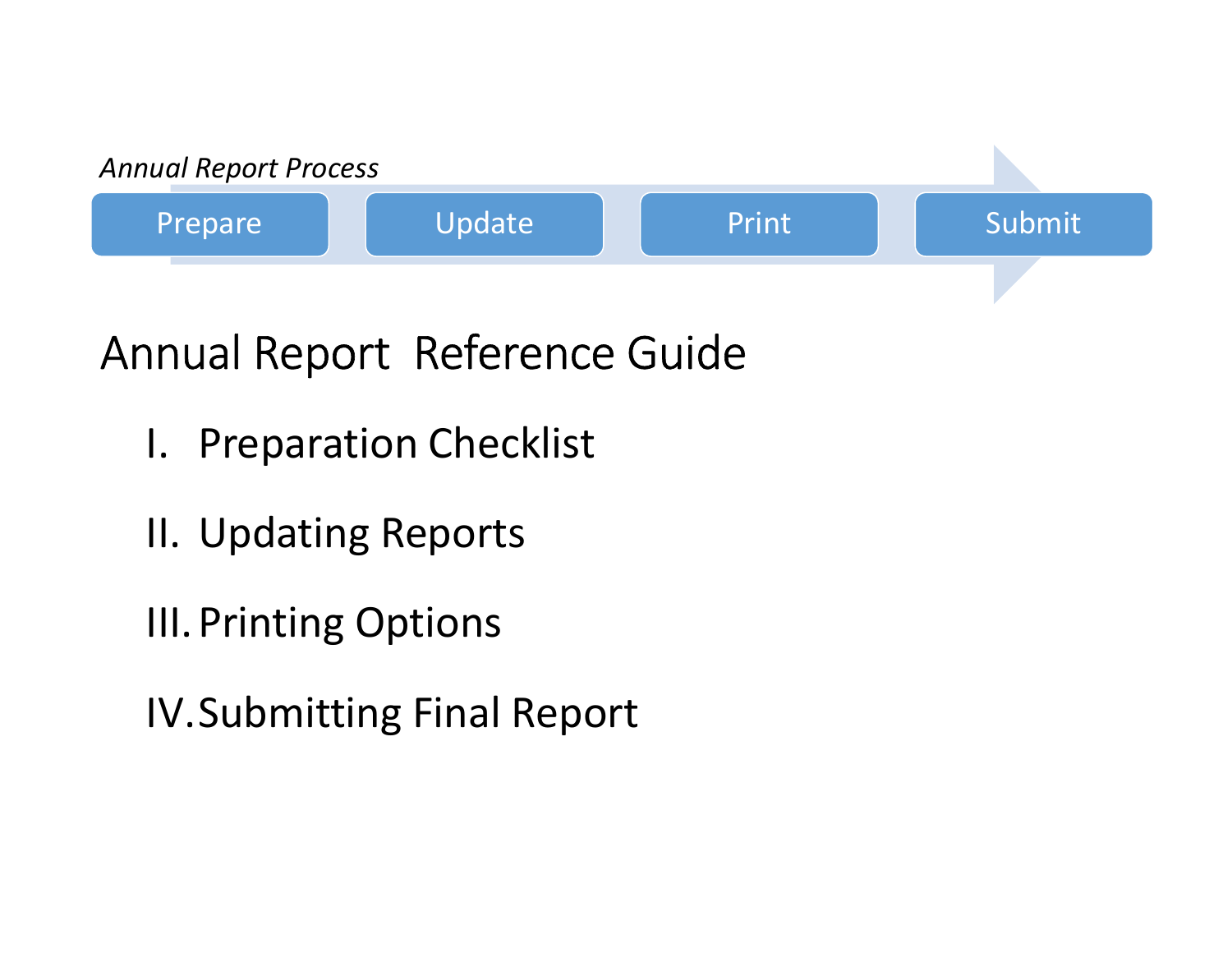#### Conference Members:

- I. Preparation Checklist<br>Conference Members:<br>✓ Close All Open Cases (That Make Sense To Close) By Septe
- 1. Preparation Checklist<br>
Conference Members:<br>
Close All Open Cases (That Make Sense To Close) By September 30<sup>th</sup><br>
 Identify Open Cases Search>Cases by Caseworker or Conference Reports>Assistance by Case<br>
 Close On-Go Preparation Checklist<br>
Erence Members:<br>
Sose All Open Cases (That Make Sense To Close) By September 30<sup>th</sup><br>
• Lelentify Open Cases – Search>Cases by Caseworker or Conference Reports>Assistance by Case<br>
• Close On-Going Cas Preparation Checklist<br>
Frence Members:<br>
ose All Open Cases (That Make Sense To Close) By September 30<sup>th</sup><br>
• Identify Open Cases – Search>Cases by Caseworker or Conference Reports>Assistance by Case<br>
• Close On-Going Cases
	- Close On-Going Cases And Then Re-Open Anytime After September 30<sup>th</sup>
	-
- Enter Volunteer Hours and Miles In My Profile>Volunteer Tasks>Add
- $\checkmark$  Verify Age Group and Status In My Profile

#### Conference President & Treasurer:

- $\checkmark$  Verify That ALL Members Are In CMS With At Least A Conference Member Role. Print Membership Roster To Verify
- $\checkmark$  DO NOT Remove Members That Left During The Fiscal Year Or They Will Not Appear On Your Membership Report
- $\checkmark$  Enter Hours and Miles For Categories That Are Conference Related and Not Recorded by Individual Members (i.e. Collections, Thanksgiving, Christmas, Conference/Council/District Meetings, etc.)
- $\checkmark$  Prepare a "Special Works" Programs Worksheet. See Example On The Next Slide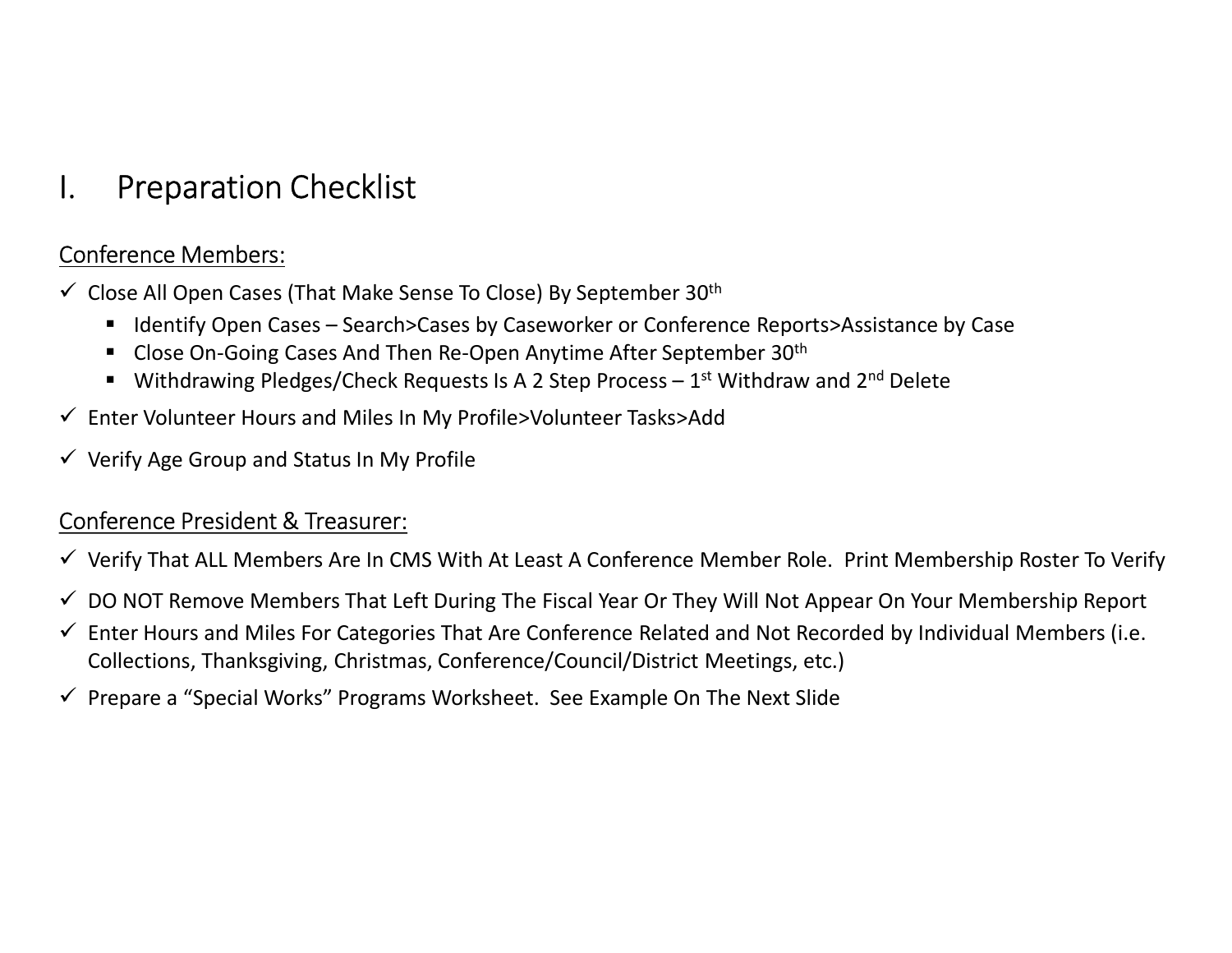### Special Works Programs Worksheet

#### Examples:

- Christmas
- **Thanksgiving**
- School Backpack
- Summer Lunch
- Food Services
- Etc…..

|                                                                                                                                     | <b>Special Works</b><br><b>Programs</b>                                                                                                             | <b>Assistance</b> | # Of<br><b>Families</b><br><b>Helped</b> | <b>Number</b><br><b>People</b><br><b>Helped</b> | \$ Value                       | <b>Hours</b>                                                                     | <b>Miles</b>           |  |
|-------------------------------------------------------------------------------------------------------------------------------------|-----------------------------------------------------------------------------------------------------------------------------------------------------|-------------------|------------------------------------------|-------------------------------------------------|--------------------------------|----------------------------------------------------------------------------------|------------------------|--|
|                                                                                                                                     | Christmas                                                                                                                                           | <b>Gift Cards</b> | 60                                       | 360                                             | $60 \times $200 =$<br>\$12,000 | $20 \times 8 = 160$<br>$160 \times 60 =$<br>9,600 min                            | $20 \times 5 =$<br>100 |  |
|                                                                                                                                     | Christmas                                                                                                                                           | Food              | 60                                       |                                                 | $60 \times $25 =$<br>\$1,500   |                                                                                  |                        |  |
|                                                                                                                                     | <b>Update These Reports:</b><br><b>Visits and Services To People:</b><br>√ In Kind Service and Good Reports:                                        |                   |                                          |                                                 |                                | Visits = 60, Number Helped = 60 x 3 (Avg. Per/Family) = 180 x 2 Assistance = 360 |                        |  |
|                                                                                                                                     | Number of Times = $60$ (1 Per/Family), \$ Value = $$1,500$<br>п<br>← Hours & Miles via Volunteer Tasks:<br>Minutes = $9,600$ And Miles = $100$<br>٠ |                   |                                          |                                                 |                                |                                                                                  |                        |  |
| <b>**Number Helped Calculation (SVdP Math):</b><br>The Number Of HH Members x The Number Of Assistance Transactions = Number Helped |                                                                                                                                                     |                   |                                          |                                                 |                                |                                                                                  |                        |  |
|                                                                                                                                     |                                                                                                                                                     |                   |                                          |                                                 |                                |                                                                                  |                        |  |

#### Update These Reports:

- $\checkmark$  Visits and Services To People:
	- Visits = 60, Number Helped =  $60 \times 3$  (Avg. Per/Family) =  $180 \times 2$  Assistance = 360
- $\checkmark$  In Kind Service and Good Reports:
	- Number of Times =  $60$  (1 Per/Family), \$ Value =  $$1,500$
- $\checkmark$  Hours & Miles via Volunteer Tasks:
	- $\blacksquare$  Minutes = 9,600 And Miles = 100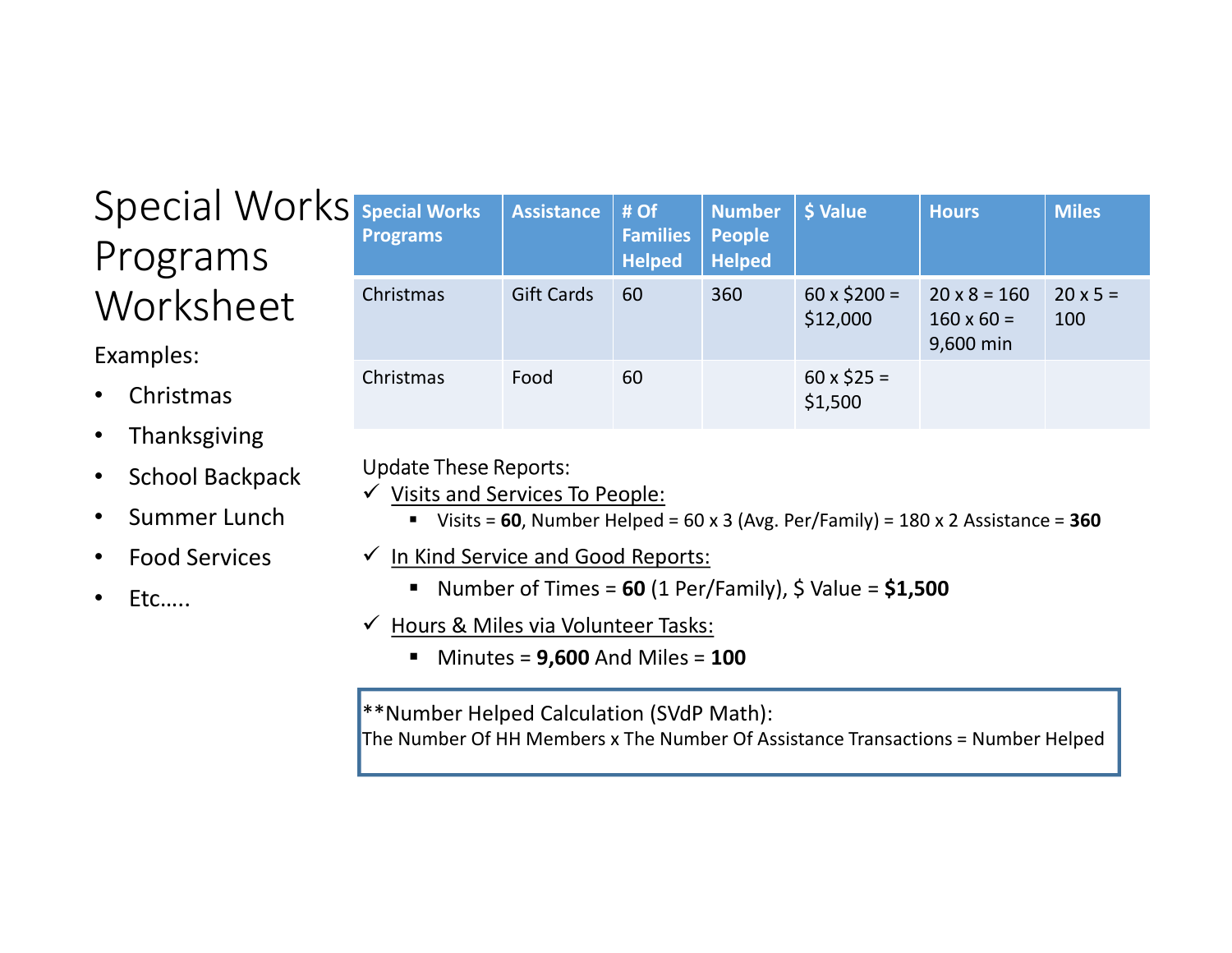## II. Updating Reports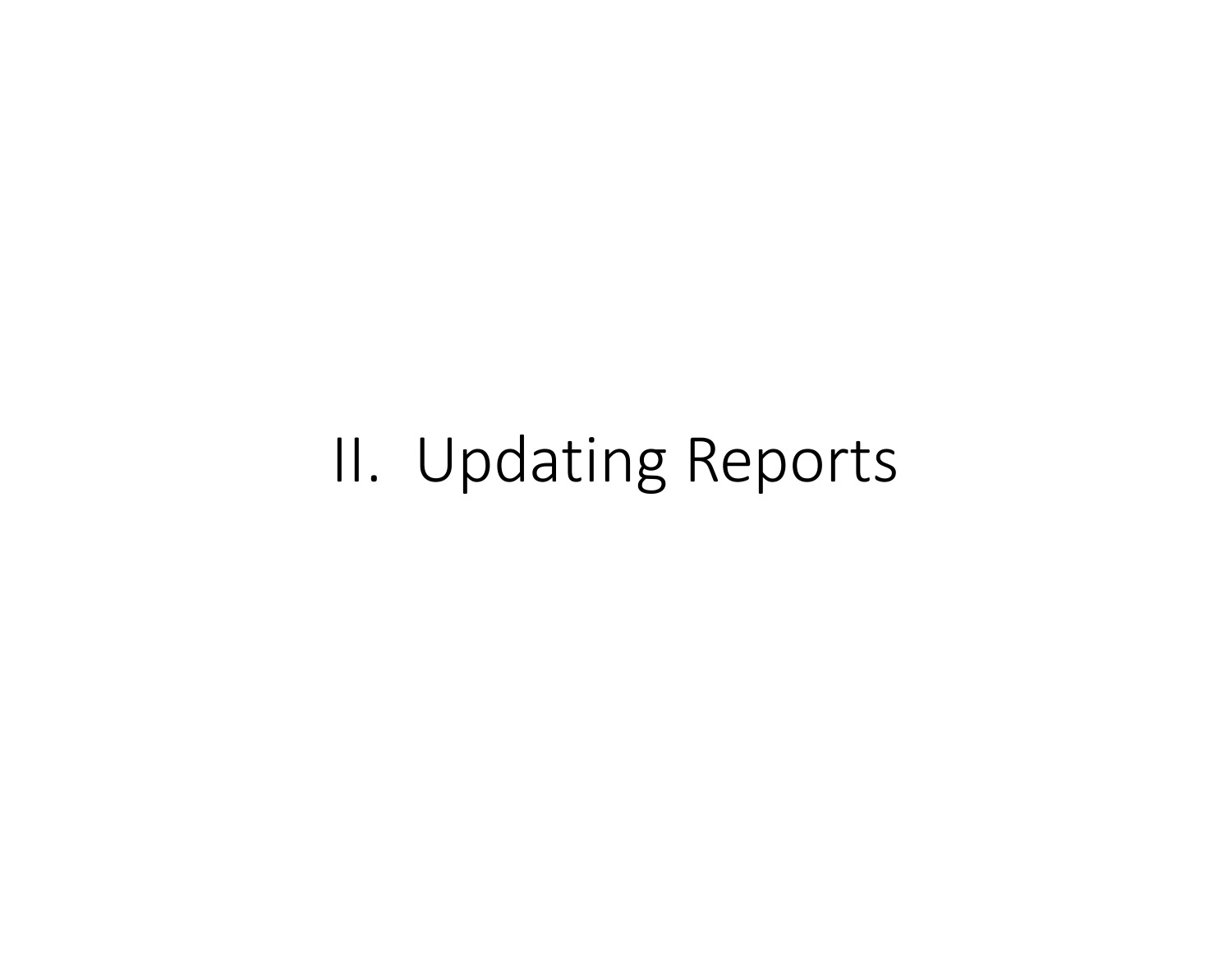# Things You Should Know <u>Before</u> Using The "Report Wizard"…<br>• The System Opens Up The Annual Report On August 1st<br>• Annual Benest Access, Check Begister Sinancial Benests Annual Benest Tab Things You Should Know <u>Before</u> Using The "Report Wizard"...<br>• The System Opens Up The Annual Report On August 1<sup>st</sup><br>• Annual Report Access - Check Register>Financial Reports>Annual Report Tab<br>• Start The Annual Report - C

- The System Opens Up The Annual Report On August 1st
- 
- 
- Framest You Should Know <u>Before</u> Using The "Report Wizard"...<br>• The System Opens Up The Annual Report On August 1<sup>st</sup><br>• Annual Report Access Check Register>Financial Reports>Annual Report Tab<br>• Start The Annual Report -
- Check Mark " $\checkmark$ " In Column "C" Means The Value Was Calculated By CMS
- To Replace Totals, "Uncheck" The "C" Column Box and Enter New Total
- To Reset Back To The Original Values, Check "C" Box And Click "Recalculate"
- Always Click "Recalculate" After Each Update
- Always Click "Save" Before Leaving The Tab
- Do NOT Click "Print" Until Your Are Ready To Submit Your Final Report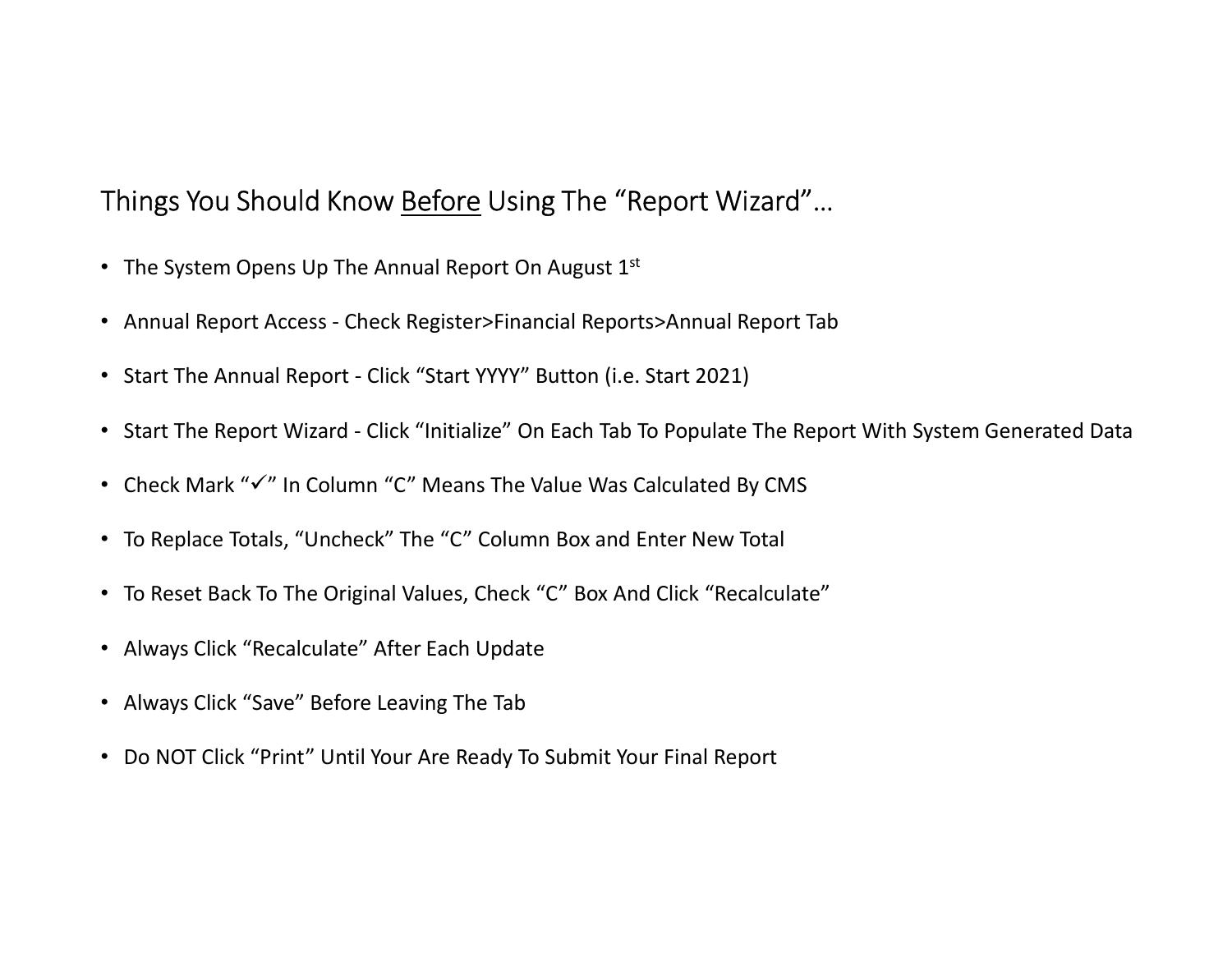#### Title Section

- 
- Enter Reporting From and To Dates (i.e. 10/01/2020 09/30/2021) All Other Updates Are Made By Updating My Conference>Conference and Configuration Pages

#### Membership

- Updates Can Be Made By Unchecking The "C" Column and Entering New Totals
- 

#### Treasurer's Report

- Enter Reporting From and To Dates (i.e. 10/01/2020 09/30/2021)<br>• All Other Updates Are Made By Updating My Conference>Conference and Configuration Pages<br>• Membership<br>• Updates Can Be Made By Unchecking The "C" Column a • Only Last Year's Ending Balance (Required) Can Be Changed On This Report By Unchecking The Box
- No Other Updates Are Allowed (View Only)
- Click "Preview" and Verify That The Annual Report's Ending Balance Is Equal To September's Ending Balance On Your Month End Financial Report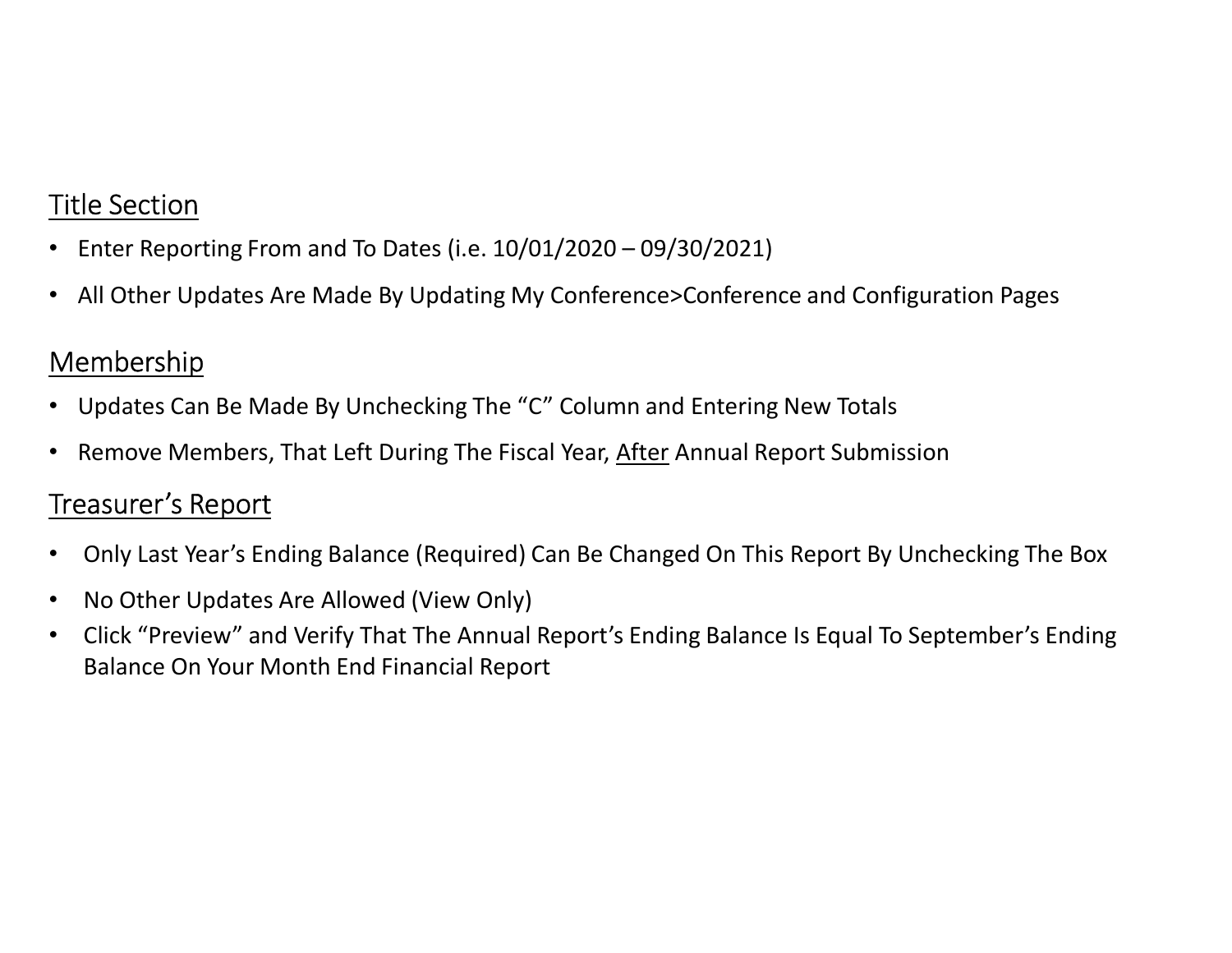#### In Kind Goods And Services & Visits And Service To People

- **in Kind Goods And Services & Visits And Service To People**<br>• Only <u>Closed</u> Cases (Assistance Provided and No Assistance Provided) Are Counted On The Visits Report<br>• You Can (And Most Likely Will) Make Updates To These Rep
- 
- Use Your "Special Works" Programs Worksheet To Update Totals:
	- In Column "C", "Uncheck" The Box, Replace The Totals, and Click "Recalculate" and "Save"
- -
- "SudP Math" Mumber Helped Calculation: "Special Works" Provided and No Assistance Provided) Are Counted On The Visits Report<br>• You Can (And Most Likely Will) Make Updates To These Reports<br>• Use Your "Special Works" P **Example:** There Are 5 Household Members. Client Received Rent, Utilities Electric, Utilities Natural Gas, and Food. Total Number Helped is 20 (5 HH Members x 4 Assistance Transactions)
- In Kind Goods And Services>Goods>Other> \$ Value Can Be Entered From Express Assistance. A Good Practice Is To Enter The Dollar Value, Into Express Assistance, Right After The Event; The Annual Report Will Be Updated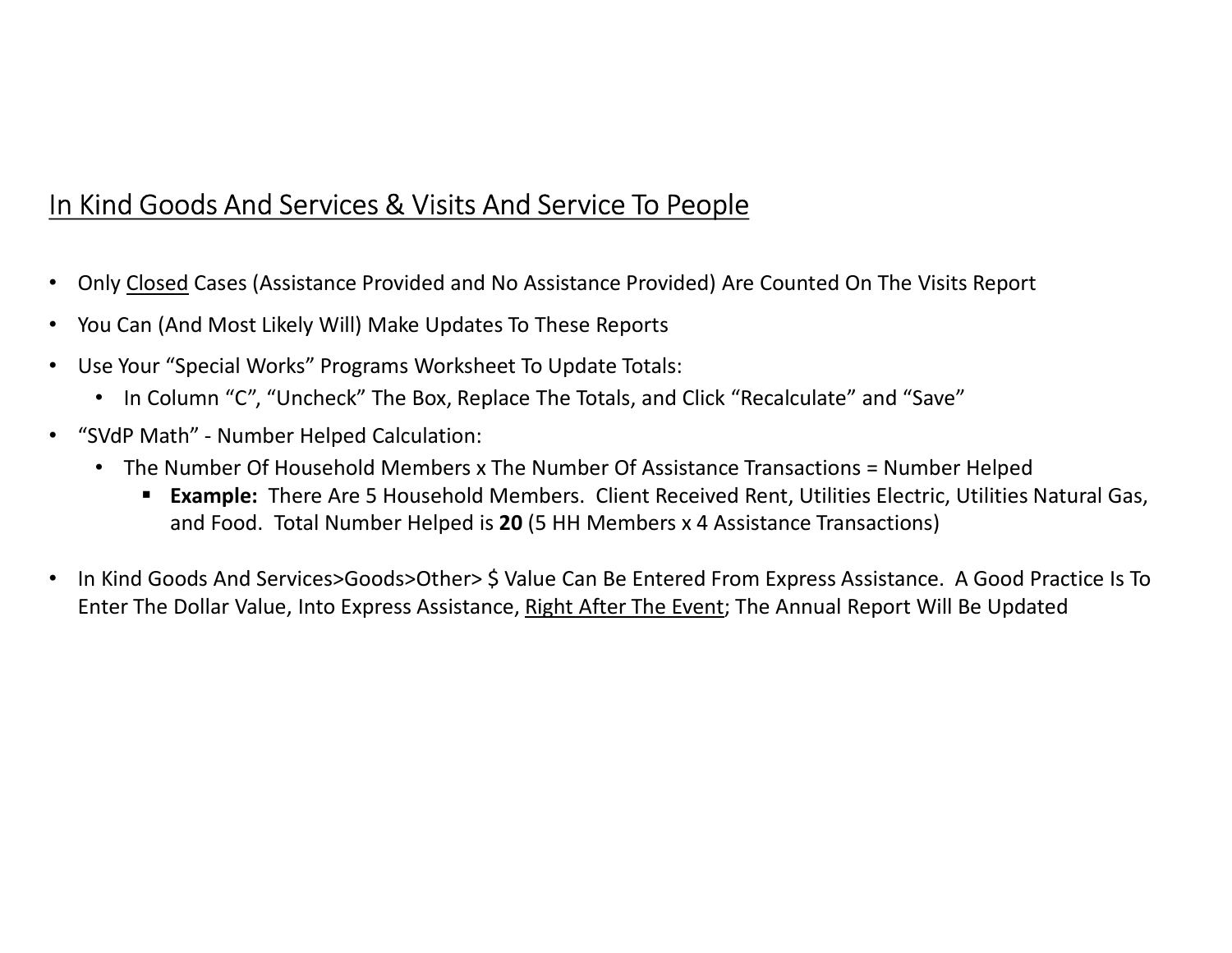#### Hours and Miles

- The Hours and Miles Are A Result Of What Has Been Entered In Volunteer Tasks
- All Other Updates Must Be Made By Using The Volunteer Tasks Function
- Entries Made After The New Fiscal Year , Must Be Backdated To Prior Fiscal Year
- 
- Frances and Miles (Frances A Result Of What Has Been Entered In Volunteer Tasks<br>• All Other Updates Must Be Made By Using The Volunteer Tasks Function<br>• Entries Made After The New Fiscal Year , Must Be Backdated To Prior F • The "Cases-Client Visit" Hours and Miles Are Automatically Populated From Each Case Visits Tab

#### Client Demographics

- No Changes Can Be Made To This Report
- Counts Are Based On Total Household Members…Not Just Client